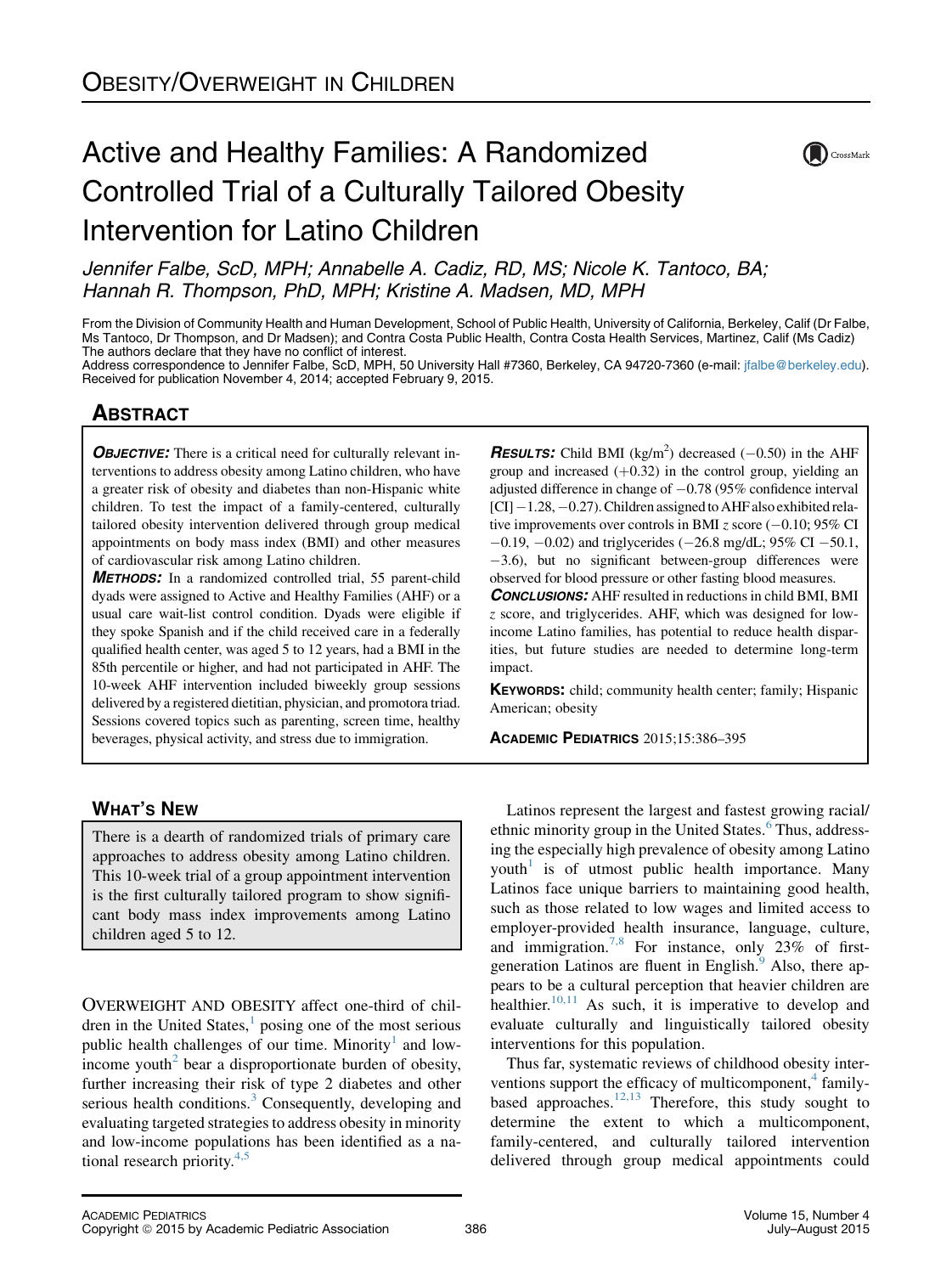#### **METHODS**

#### **STUDY DESIGN**

The 10-week Active and Healthy Families (AHF), or Familias Activas y Saludables, intervention was assessed with a balanced (1:1), unblinded, multisite, parallelgroup randomized controlled trial (RCT). AHF was implemented in fall 2012 and spring 2013 in 2 FQHCs in Contra Costa County, California. FQHCs are publicly funded health centers providing comprehensive services to underserved populations. Stratified by FQHC, parent-child dyads were randomized to AHF or a usual-care wait-list control condition using computer-generated randomization lists. AHF was offered to controls approximately 1 to 2 months after trial completion. This study was approved by the University of California, Berkeley's Committee for the Protection of Human Subjects and the Contra Costa Regional Medical Center and Health Centers Investigational Review Committee. [ClinicalTrials.gov,](http://ClinicalTrials.gov) [www.](http://www.clinicaltrials.gov) [clinicaltrials.gov,](http://www.clinicaltrials.gov) NCT02044705.

#### PARTICIPANTS AND RECRUITMENT

Primary care physicians in 2 FQHCs referred Latino families with overweight or obese children to AHF. Promotoras—lay health workers from the families' community called families to assess interest in AHF and prescreen for study eligibility. Eligible families spoke Spanish and had a child aged 5 to 12 years, with a BMI in the 85th percentile or higher for age and sex,  $14$  and with no previous participation in an AHF pilot series. A trained research assistant met with interested families to conduct eligibility screenings, obtain informed consent/assent, and take baseline measures. Participants were informed of intervention allocation by phone. The planned sample size of 60 provided 80% power to detect a difference in BMI change between groups of 0.5 kg/m<sup>2</sup>. Five of the 60 participants who attended the baseline screening appointment were deemed ineligible. Therefore, 55 participants were randomized ([Figure\)](#page-2-0).

#### **INTERVENTION**

The culturally tailored AHF intervention consisted of five 2-hour group medical appointments every other week for 10 weeks in the families' medical home. These sessions occurred on weekdays from 3 to 5 PM or 4 to 6 PM, depending on FQHC. Sessions were delivered by a provider triad: a registered dietitian, who coordinated and taught the curriculum; a physician, who taught the curriculum and provided leadership, medical expertise, and credibility; and a promotora, who engaged families and facilitated understanding of content. The promotoras and dietitian were bilingual, native Spanish speakers. In one clinic, the physician was fluent in Spanish, and in the other,

the physician spoke basic Spanish. Between sessions, promotoras called families twice to check on progress, answer questions, and remind families about the next session.

AHF's content was based on evidence-based practice guidelines from the Expert Committee Recommendations on the Assessment, Prevention, and Treatment of Child and Adolescent Overweight and Obesity<sup>15</sup> and from the American Academy of Pediatrics.<sup>[16](#page-8-0)</sup> Content also focused on obesogenic behaviors for which disparities exist between Latino and non-Hispanic white children, including screen time<sup>17</sup> and consumption of sugar-sweetened beverages.<sup>18</sup> AHF was designed to be family-centered with a focus on parenting (due to the efficacy of family-based obesity interventions), $19$  the importance of familism in Latino culture across country of origin, $^{20}$  $^{20}$  $^{20}$  and evidence that parenting style is associated with child eating patterns and obesity among Latinos.<sup>[21,22](#page-9-0)</sup> Having evolved from a shorter program that was not culturally specific, AHF was additionally tailored in several ways: a promotora was added; sessions focused on foods and beverages commonly consumed by the target population (eg, pan dulce, tortillas, Sunny Delight); families received a culturally appropriate recipe book and in-session snacks; AHF targeted cultural perceptions and practices, (eg, viewing overweight children as healthy, reluctance denying children additional helpings, and using food as a reward); and a module on immigration was added. Tailoring was informed by interviews with Latino parents of children in local elementary schools, field visits to local food markets, and focus groups with parents participating in AHF pilot series.

Before each AHF session, a medical assistant measured children's vitals. Each session included one-on-one meetings with the physician, who assessed obesity-related problems and checked on progress meeting behavioral goals.

AHF group sessions ([Table 1](#page-3-0)) covered the following topics: definition and consequences of obesity, sugarsweetened beverages, parenting, nutrition labels, healthier snacks and fast food, portion size, meal planning, screen time, physical activity, emotional eating, and stress and immigration. The curriculum included interactive activities, such as role playing how to set screen time limits and a physical activity game for children incorporating identification of healthy and unhealthy foods. Open discussions were encouraged. Parents and children participated together, except for advanced or sensitive topics (eg, immigration, parenting and family dynamics, and child's weight status), during which children partook in physical activity. Families received take-home items, such as a pedometer, water pitcher, and appropriately sized cereal bowl. During the last session, children received a physical activity item of their choice (eg, soccer ball). For a family missing a session, the dietitian conducted a brief review before the next session, and the family still received the missed session's handouts and giveaways.

AHF was informed in part by the Transtheoretical Model and addressed processes of change. For instance, stimulus control techniques included advising parents to turn off TV during meals and use the provided water pitcher and cereal bowl to encourage water consumption and healthy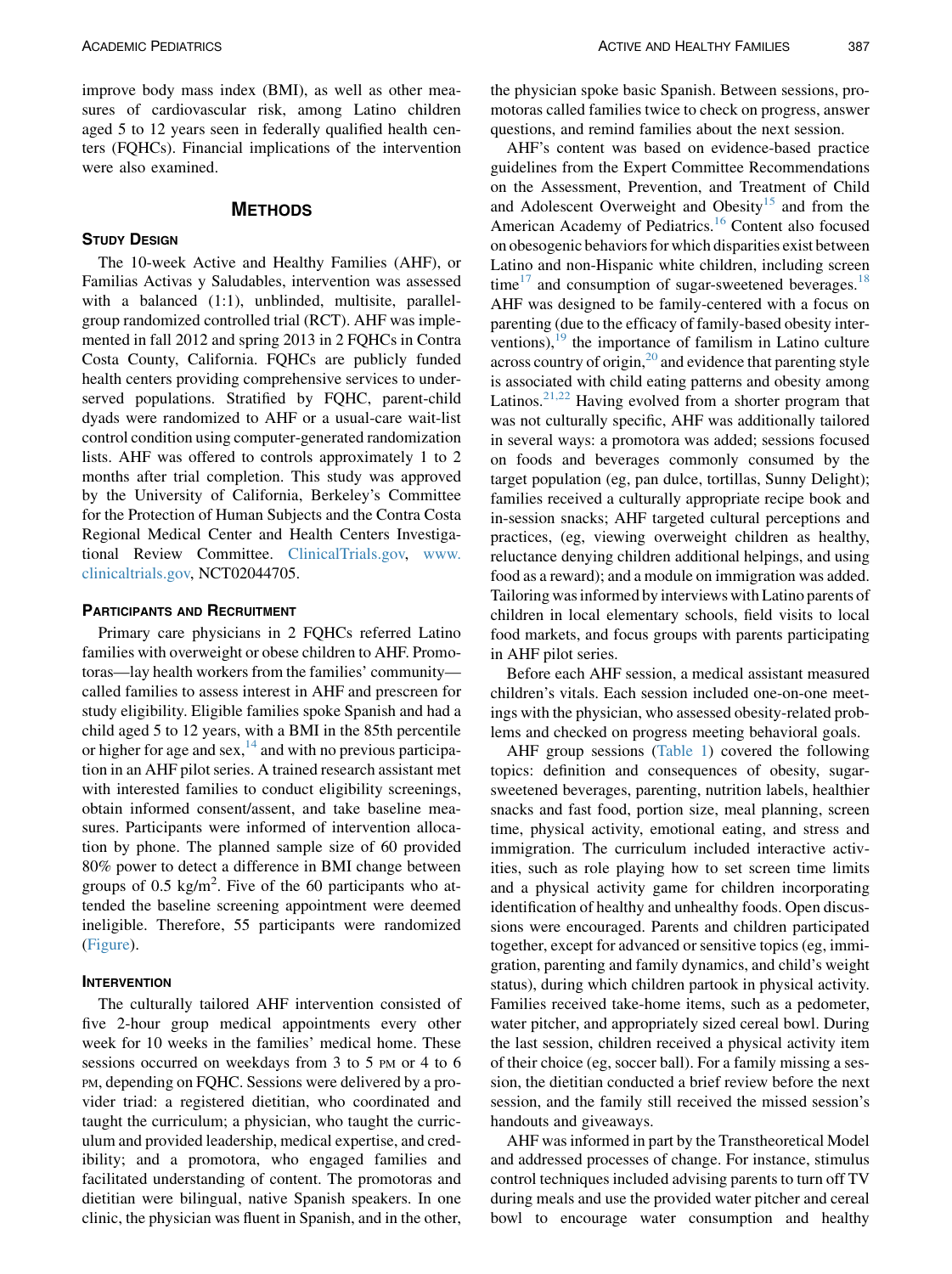<span id="page-2-0"></span>

Figure. Participant flow for the Active and Healthy Families study. <sup>a</sup> Those excluded from analyses were not included due to missing outcome data. A indicates change; BMI, body mass index; BP, blood pressure; HbA1C, hemoglobin A1C; and HOMA-IR, homeostatic model assessment estimate of insulin resistance.

portions. To improve parents' self-efficacy to set limits, providers modeled limit-setting scenarios. Additionally, AHF included personalized goal-setting, by having families develop realistic action plans, and self-monitoring, by having families record daily step counts—both of which were reviewed each session.

During the final session, families received certificates of completion and celebrated their successes. [Table 2](#page-4-0) displays a sample lesson plan. A detailed description of AHF and its training materials are located on Contra Costa Health Services' website [\(http://cchealth.org/ahf/\)](http://cchealth.org/ahf/). Session sizes ranged from 6 to 10 families.

#### **OUTCOMES**

The primary outcome was change in child BMI. BMI is recommended over BMI z score for examining change in adiposity over time.<sup>[23,24](#page-9-0)</sup> To calculate risk difference and number needed to treat, a decrease or stabilization in BMI was considered a clinically meaningful outcome. Secondary outcomes included changes in BMI z score, blood pressure and fasting lipids, blood glucose, insulin, homeostasis model assessment-estimated insulin resistance (HOMA-IR, ie, [fasting insulin  $\times$  fasting glucose] /22.5), and hemoglobin A1c (HbA1c). Change in parent weight was also examined.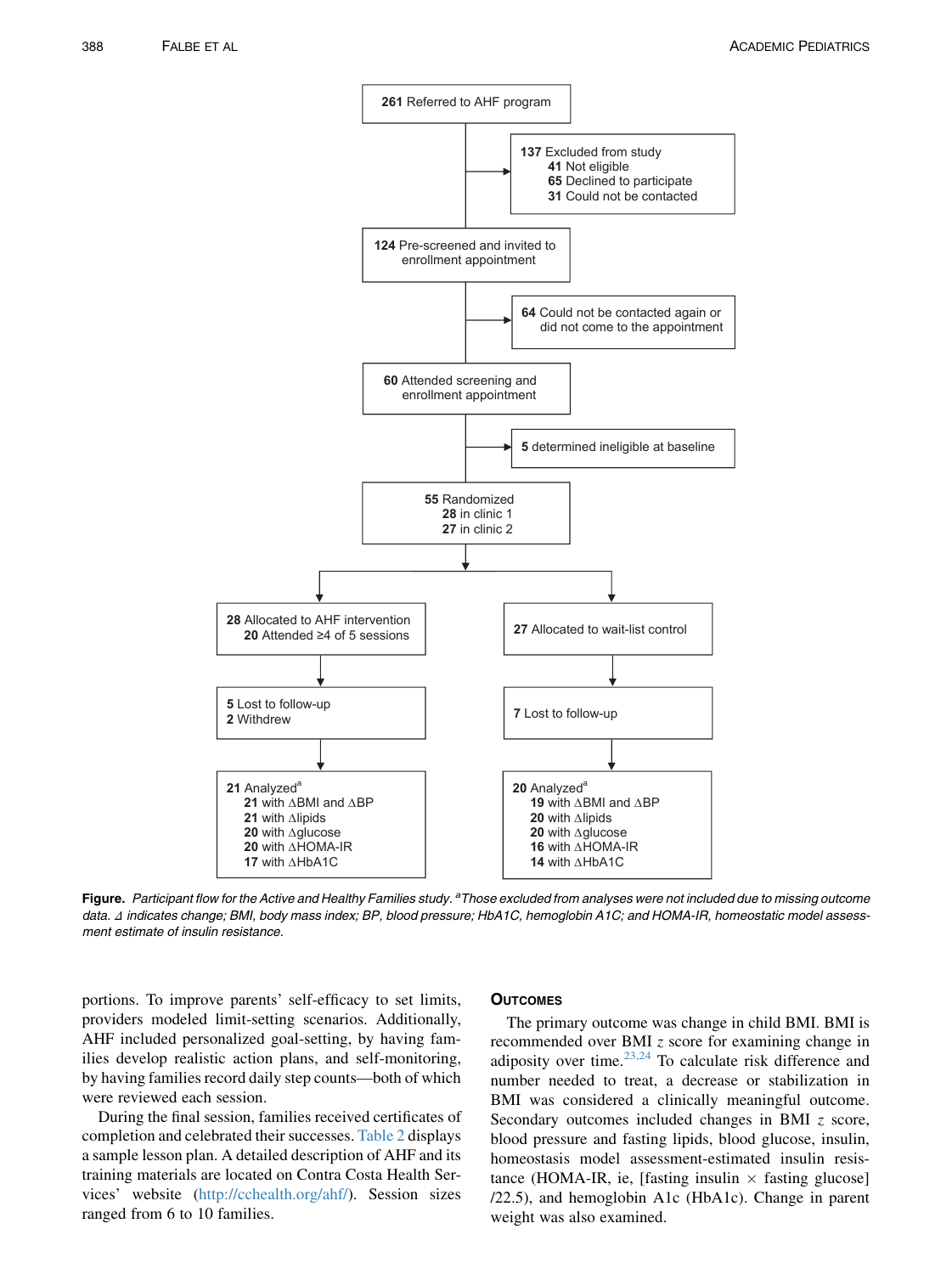<span id="page-3-0"></span>

| Table 1. Overview of Active and Healthy Families Program Sessions |  |
|-------------------------------------------------------------------|--|
|-------------------------------------------------------------------|--|

| <b>Session Name</b>                                      | <b>Objectives</b>                                                                                                                                             | Sample Take-Home Materials*                                                                                           | Sample Activities                                                                                                                      |
|----------------------------------------------------------|---------------------------------------------------------------------------------------------------------------------------------------------------------------|-----------------------------------------------------------------------------------------------------------------------|----------------------------------------------------------------------------------------------------------------------------------------|
| Session 1: Living Healthy  The<br>Way to Go              | • Understand that child's<br>weight falls in unhealthy<br>category<br>• Identify healthy beverages                                                            | $\bullet$ Pedometer<br>• Water pitcher<br>• Handouts on limiting juice,<br>choosing water and low-fat/<br>nonfat milk | • Discussion of health effects of<br>overweight/obesity<br>• Demonstration of teaspoons<br>of sugar in sweetened drinks                |
| Session 2: Setting Limits &<br>Being a Role Model        | • Examine personal and cul-<br>tural style of discipline and<br>consequences on child diet<br>• Recognize responsibility to be<br>a role model and set limits | • Cereal bowl<br>• Handouts on buying whole-<br>grain and low-sugar cereals<br>and limiting TV                        | • Role-playing and modeling of<br>buying cereal at the store and<br>limiting TV                                                        |
| Session 3: Eating Smart                                  | • Understand nutrition facts la-<br>bels<br>• Identify healthy food and<br>drinks, appropriate portion<br>sizes, and components of a<br>healthy meal          | • Recipe book<br>• Handouts on meal planning<br>and healthier fast food                                               | • Go, slow, and whoa foods<br>physical activity game for<br>children<br>• Discussion on portion sizes<br>• Healthy snack demonstration |
| Session 4: Immigration, Stress,<br>Obesity, and Exercise | • Recognize impact of stress<br>due to immigration<br>• Distinguish emotional eating<br>from physical hunger<br>• Understand importance of<br>exercise        | • Handouts on self-esteem and<br>overweight                                                                           | • Physical activity stations for<br>children<br>• Parent discussion of immi-<br>gration<br>• Lecture on assessing hunger               |
| Session 5: Review                                        | • Review previous objectives                                                                                                                                  | • Physical activity item of<br>child's choice (eg, sports ball,<br>hula hoop)<br>• Child growth records               | • Sharing obstacles and suc-<br>cesses<br>• Reviewing past sessions                                                                    |

\*Written handouts were targeted to 3rd- to 5th-grade reading levels.

Baseline and follow-up measurements occurred approximately 10 weeks apart. Child and parent height and weight and child blood pressure were taken by the same trained research assistant. Height was measured without shoes or obstructive hairstyles to the nearest 0.1 cm in the standing position specified in NHANES<sup>[25](#page-9-0)</sup> using the  $420$ Measure-All Portable Measuring Board (KWS Medical Supplies, North Bend, Wash). Height was measured up to 3 times if the first 2 measures did not agree within 0.5 cm. Weight without shoes or outer clothing after emptying pockets was measured to the nearest 0.1 kg using the Tanita BWB 800 digital scale (Tanita Corporation of America, Arlington Heights, Ill). Blood pressure was measured using the Welch Allyn Spot vital monitor (Welch Allyn Inc, Skaneateles Falls, NY). Eight-hour fasting blood was collected by venipuncture.

Projected net income was calculated on the basis of 2014 revenues and costs for a 10-family AHF series in Contra Costa FQHCs. A mean attendance of 3.5 sessions, observed in this study, was assumed. Revenue comprised Medi-Cal/Medicaid physician reimbursements for physician visits. Costs comprised the sum of salaries, benefits, overhead, and program supplies, determined by administrative data. [Table 3](#page-5-0) details staff time used to determine staffing costs.

#### STATISTICAL ANALYSIS

Two-sample t-tests and linear regression models adjusting for clinic were used to assess differences at baseline between intervention and control groups and between those with and without follow-up data.

To evaluate the intervention's impact on child outcomes, multivariate linear regression models adjusting for clinic,

age, sex, and baseline outcome values were used to compare pre and post changes between intervention groups. Fixed effects regression was implemented to account for clinic because randomization was stratified by clinic, and participants within the same clinic may have correlated outcomes. This method is appropriate for multicenter trials $^{26}$  $^{26}$  $^{26}$  and recommended when the number of cen-ters is very small.<sup>[27](#page-9-0)</sup> Outcomes were modeled using change scores. Using an intention-to-treat approach, all participants with outcome data were included in analyses, regardless of attendance.

To determine if results varied by clinic, we added to the model a cross-product of indicators for clinic and intervention allocation. Analyses were conducted by Stata IC 11 (Stata Corp, College Station, Tex).

#### RESULTS

The [Figure](#page-2-0) displays participant recruitment, enrollment, and flow. At baseline, there were no significant differences in BMI z score, blood pressure, fasting lipids, glucose, insulin, or HOMA-IR between AHF and control groups. Among the 28 families randomized to AHF, the mean number of sessions attended was  $3.5 \pm 2.0$  (range, 0–5), and 71% attended  $\geq$ 4 sessions. Data were not available at follow-up from 7 participants in both the AHF and control groups (75% retention rate). Among those with follow-up data, glucose, insulin, and/or HbA1C were not available for 4 intervention and 5 control children ([Figure\)](#page-2-0). There were no significant or clinically meaningful differences at baseline between those with and without follow-up data.

[Table 4](#page-5-0) presents family characteristics. Children were aged 8.9  $\pm$  1.8 years, and 87% had a BMI in the 95th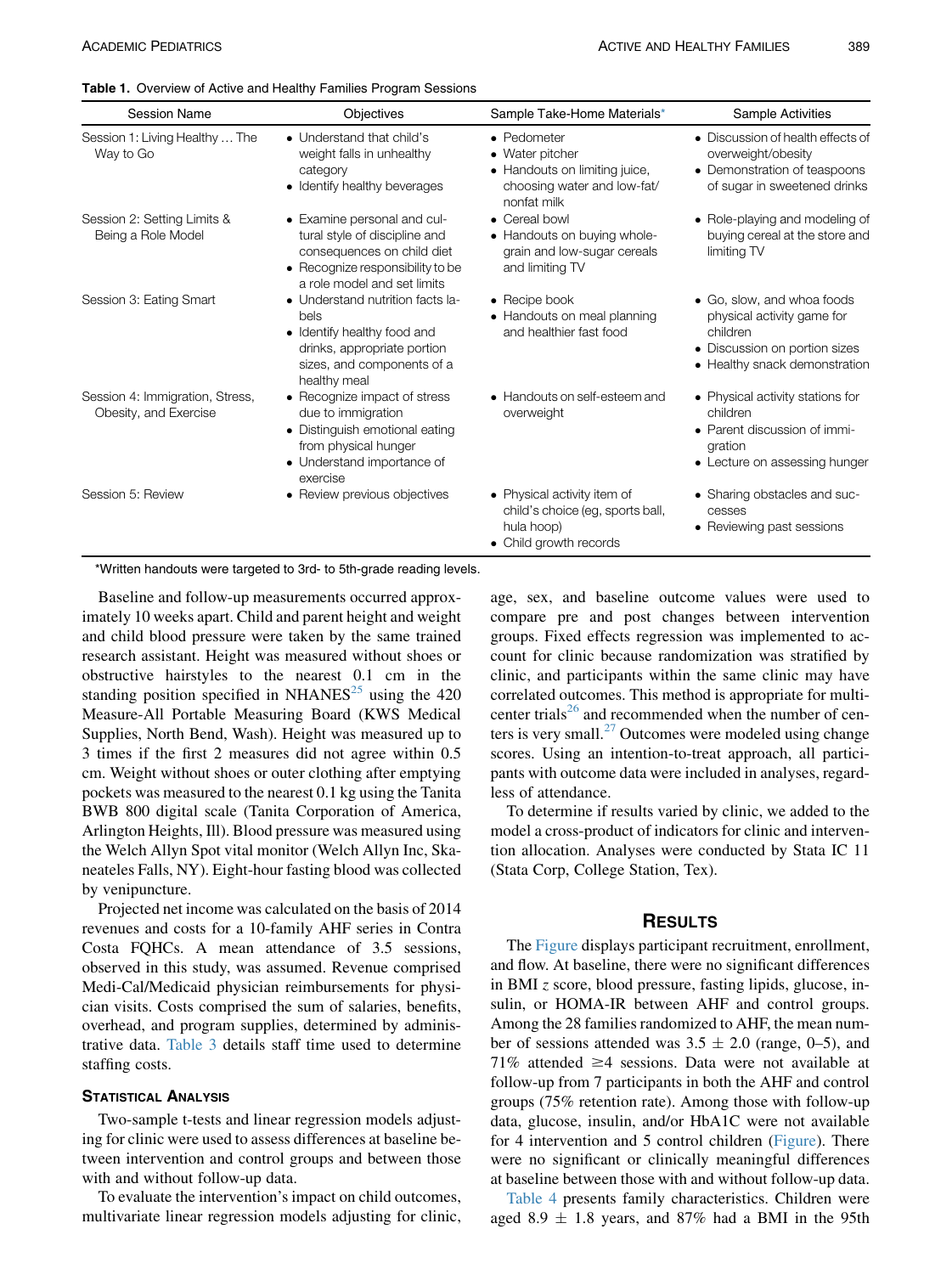| <b>Session Component</b> | <b>Component Details</b>                                                                                                                                                                                                     | Lead Triad Member(s)            | Participant      |
|--------------------------|------------------------------------------------------------------------------------------------------------------------------------------------------------------------------------------------------------------------------|---------------------------------|------------------|
| Registration             | • Medical assistant measures child blood pressure, height,                                                                                                                                                                   | Medical assistant               | Child and parent |
|                          | and weight and collects pedometer tracking forms                                                                                                                                                                             |                                 | Child and parent |
|                          | • Physician meets one-on-one with each family                                                                                                                                                                                | Physician                       |                  |
| Welcome                  | • Discussion about who sets the rules at home                                                                                                                                                                                | Promotora                       | Child and parent |
|                          | • Sharing action plan successes and challenges and<br>reviewing number of steps reported on pedometer<br>tracking forms                                                                                                      | Physician                       | Child and parent |
| Role-play activity       | • Parent and child role-play buying healthier cereals<br>• Group feedback and modeling by triad members<br>• Nutritionist teaches families about choosing healthy<br>cereals, portion control, and using the right-size bowl | Nutritionist and physician      | Child and parent |
|                          | • Parent and child role play negotiating screen time limits<br>• Group feedback and modeling by triad members<br>• Physician reviews AAP recommendations for screen time<br>and importance of physical activity              | Promotora and physician         | Child and parent |
| Physical activity        | • Outdoor play                                                                                                                                                                                                               | Physician and medical assistant | Child            |
| Discussion with parents  | • Discussion on setting limits at home and ways of initiating<br>changes at home<br>• Group shares successes and challenges of initiating<br>changes                                                                         | Nutritionist and promotora      | Parent           |
| Snacks                   | • Healthy snacks (eg, fruit) are provided                                                                                                                                                                                    | All                             |                  |
| Action plans             | • Families review and develop action plan for the next 2<br>weeks                                                                                                                                                            | Physician                       | Child and parent |
| Giveaways                | • Appropriate-size cereal bowls are distributed to families                                                                                                                                                                  | Nutritionist and promotora      | Child and parent |

<span id="page-4-0"></span>Table 2. Active and Healthy Families Program Sample Lesson Plan: Session 2 Outline

AAP indicates American Academy of Pediatrics.

percentile or higher. Eighty-six percent of children were of Mexican ancestry. The majority of participating parents were female (94%), first generation in the United States (67%), overweight or obese (88% had a BMI  $\geq$  25 kg/m<sup>2</sup>), and had less than a high school education (73%).

Outcomes are reported in [Table 5](#page-6-0). At 10 weeks, child BMI (kg/m<sup>2</sup>) decreased (-0.50) in the AHF group and increased  $(+0.32)$  in the control group, yielding an adjusted difference in change of  $-0.78$  (95% confidence interval [CI]  $-1.28$ ,  $-0.27$ ;  $P = .004$ ). This difference was marginally attenuated compared to results not adjusted for age, sex, and baseline BMI: 0.80 ( $-1.27, -0.33; P =$ .002). The AHF group essentially maintained their weight  $(+0.08 \text{ kg})$ , while those in the control group gained weight  $(+1.4 \text{ kg})$ , resulting in an adjusted difference in change of  $-1.34$  kg (95% CI  $-2.41$ ,  $-0.27$ ;  $P = .02$ ). Both the AHF and control groups increased in height  $(+1.57 \text{ cm}$  and  $+1.27$  cm, respectively); these changes were not significantly different.

Children assigned to AHF exhibited relative improvements in BMI z score  $(-0.10; 95\% \text{ CI} -0.19, -0.02;$  $P = .02$ ) and triglycerides (-26.8 mg/dL; 95% CI -50.1,  $-3.6; P = .03$  compared with controls, but no group differences were observed for other fasting blood measures or blood pressure [\(Table 5](#page-6-0)). Results did not vary by clinic. Seventeen of 28 intervention and 7 of 27 control children experienced a reduction or stabilization in BMI (ie,  $\leq$ 0 kg/m<sup>2</sup> change). Thus, in an intention-to-treat analysis in which we assumed those lost to follow-up did not stabilize or reduce BMI, the risk difference was 0.35 ( $P < 01$  in  $\chi^2$  analysis), and 3 children would need to be treated for 1 child to experience improvement in BMI change.

Among the 38 parents (19 per group) with weight data, no significant change in parent weight was observed in either the AHF (-0.01 kg; 95% CI -0.8, 0.8; P = .99) or control group  $(-0.6 \text{ kg}; 95\% \text{ CI} -2.8, 1.5; P = .56)$ , nor was there a significant difference in change between groups.

[Table 6](#page-7-0) presents projected costs and income for a 10 family AHF series in 2014. An initial series was estimated to generate \$4974 in net income, with subsequent series generating more (\$5334) because of not having to pay one-time costs of posters.

#### **DISCUSSION**

In this RCT of AHF, a culturally tailored, group medical appointment intervention resulted in clinically meaningful improvements in child BMI, weight, BMI z score, and triglycerides. Group sessions involved both parent and child, were delivered in Spanish by a multidisciplinary team, and were offered in the family's medical home.

This trial makes an important contribution by addressing the US Preventive Services Task Force's call for studies that 1) address weight management in minority children and 2) investigate efficient, primary care– feasible interventions using allied health professionals (eg, dietitians and promotoras). $<sup>4</sup>$  $<sup>4</sup>$  $<sup>4</sup>$  Promotoras were</sup> included in the provider triad to help families overcome barriers pertaining to language and acculturation that hinder health care access and utilization for many Latinos. $^{28}$  $^{28}$  $^{28}$  As culturally congruent members of the community, AHF promotoras were in a unique position to address these barriers, engage families in behavior change in a culturally relevant manner, and facilitate understanding. AHF's use of promotoras could serve as a model for other clinics as they work to integrate allied health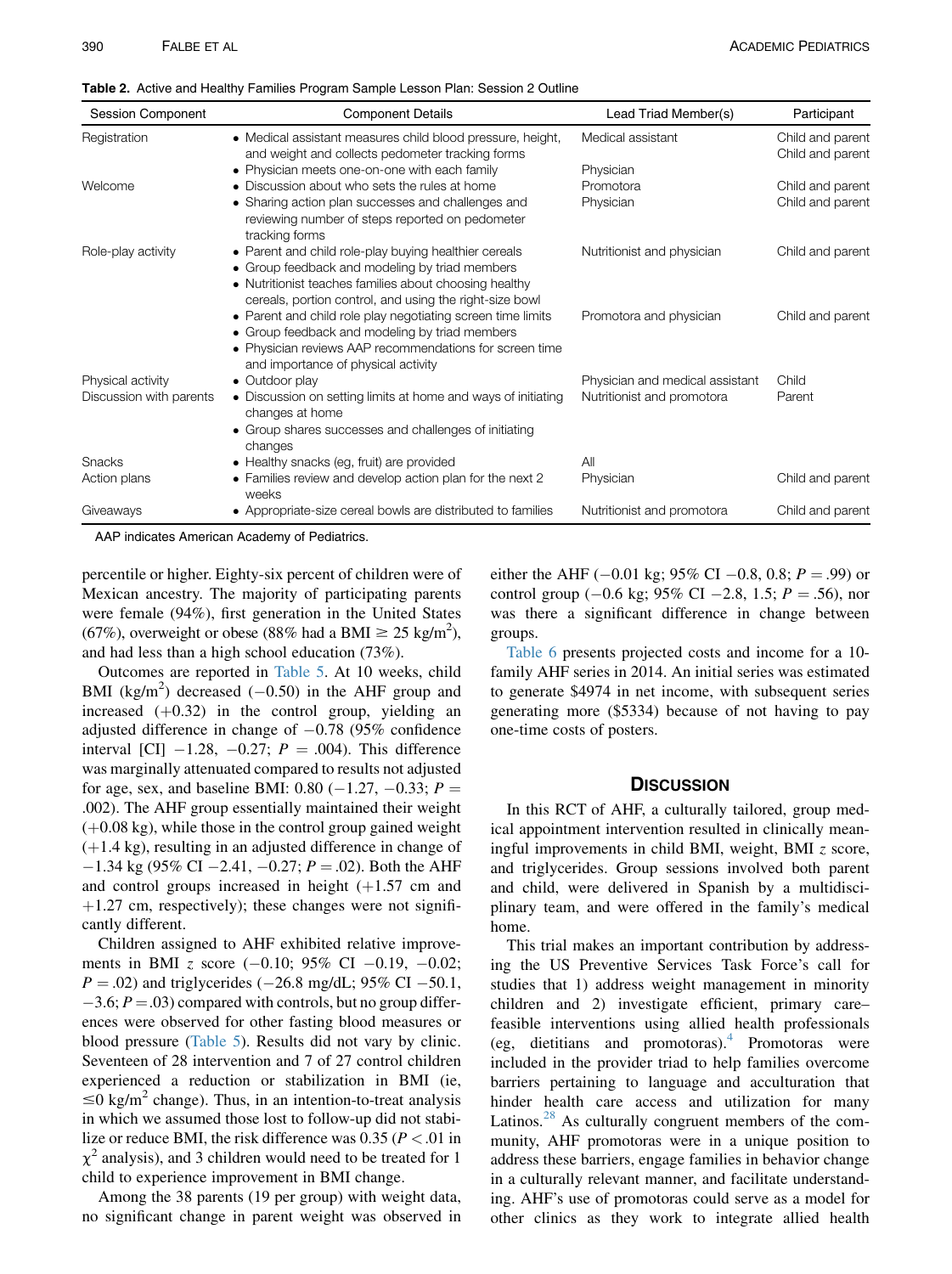#### <span id="page-5-0"></span>Table 3. Staff Time Required for the Active and Healthy Families Program

| <b>Staff Member</b> | Activity                                                                            | Hours Per<br>Activity | Hours Per<br>Session | Hours Per<br>Series |
|---------------------|-------------------------------------------------------------------------------------|-----------------------|----------------------|---------------------|
| Medical assistant   | Setup                                                                               | 0.5                   |                      |                     |
|                     | Session                                                                             | 2.0                   |                      |                     |
|                     | Make appointments for next session                                                  | 0.5                   |                      |                     |
|                     | Total                                                                               |                       | 3.0                  | 15.0                |
| Promotora           | Setup                                                                               | 1.0                   |                      |                     |
|                     | Session                                                                             | 2.0                   |                      |                     |
|                     | Cleanup                                                                             | 0.5                   |                      |                     |
|                     | Shopping for and preparation of session snacks                                      | 1.0                   |                      |                     |
|                     | Follow-up calls on action plans and pedometer steps                                 | 2.0                   |                      |                     |
|                     | Reminder call before next session                                                   | 1.0                   |                      |                     |
|                     | Total                                                                               |                       | 7.5                  | 37.5                |
| Dietitian           | Preparation of session materials                                                    | 2.5                   |                      |                     |
|                     | Setup                                                                               | 1.0                   |                      |                     |
|                     | Session                                                                             | 2.0                   |                      |                     |
|                     | Cleanup                                                                             | 0.5                   |                      |                     |
|                     | Updates to BMI charts and calls to high-risk patients on action plans               | 3.0                   |                      |                     |
|                     | Review and inventory of materials, updates to curriculum, coordination<br>with team | 1.0                   |                      |                     |
|                     | Total                                                                               |                       | 10.0                 | 50.0                |
| Physician           | Review of medical records before session                                            | 1.0                   |                      |                     |
|                     | Preparation for session facilitation                                                | 1.0                   |                      |                     |
|                     | Session                                                                             | 2.0                   |                      |                     |
|                     | Charting after session                                                              | 1.0                   |                      |                     |
|                     | Total                                                                               |                       | 5.0                  | 25.0                |

BMI indicates body mass index.

professionals into obesity prevention and treatment efforts. Additionally, unlike many interventions that are funded by one-time grants, AHF is feasible and financially sustainable for FQHCs due to income from physician reimbursements. For the FQHCs in Contra Costa County, AHF has generated a positive net-income.

Table 4. Baseline Characteristics of Participants Overall and by Intervention Assignment\*

| Characteristic                                        | All ( $n = 53$ ) | Intervention ( $n = 26$ ) | Control ( $n = 27$ ) |
|-------------------------------------------------------|------------------|---------------------------|----------------------|
| Child                                                 |                  |                           |                      |
| Female sex                                            | 27(51)           | 13(50)                    | 14 (52)              |
| Age, y                                                | $8.9 \pm 1.8$    | $9.2 \pm 1.9$             | $8.7 \pm 1.6$        |
| Hispanic                                              | 53 (100)         | 26 (100)                  | 27 (100)             |
| Height, cm                                            | $136 \pm 13$     | $138 \pm 13$              | $134 \pm 12$         |
| Weight, kg                                            | $46.5 \pm 14.6$  | $49.9 \pm 16.9$           | $43.3 \pm 11.3$      |
| BMI, kg/m <sup>2</sup>                                | $24.4 \pm 3.9$   | $25.3 \pm 4.8$            | $23.6 \pm 2.7$       |
| BMI z score                                           | $2.0 \pm 0.4$    | $2.0 \pm 0.4$             | $2.0 \pm 0.3$        |
| BMI $\geq$ 85th to $\lt$ 95th percentile (overweight) | 7(13)            | 4(15)                     | 3(11)                |
| $BMI \geq 95th$ percentile (obese)                    | 46 (87)          | 22 (85)                   | 24 (89)              |
| Parent <sup>+</sup>                                   |                  |                           |                      |
| Female sex                                            | 50 (94)          | 25 (96)                   | 25(93)               |
| Age, y                                                | $36.6 \pm 6.4$   | $36.0 \pm 5.9$            | $37.2 \pm 7.0$       |
| BMI, $kg/m2$                                          | $30.8 \pm 6.2$   | $31.4 \pm 6.7$            | $30.3 \pm 5.8$       |
| First generation in United States                     | 32(67)           | 18 (75)                   | 14 (58)              |
| Years lived in the United States                      | $13.8 \pm 6.3$   | $15.8 \pm 6.7$            | $12.1 \pm 5.6$       |
| Education achieved                                    |                  |                           |                      |
| Less than high school                                 | 36(73)           | 19 (79)                   | 17 (68)              |
| High school graduate                                  | 6(12)            | 2(8)                      | 4(16)                |
| Some college or more                                  | 7(14)            | 3(13)                     | 4(16)                |
| Agree that neighborhood is safet                      | 19 (39)          | 10(42)                    | 9(36)                |
| Household <sup>+</sup>                                |                  |                           |                      |
| Household size                                        | $5.0 \pm 1.5$    | $5.6 \pm 1.5$             | $4.5 \pm 1.3$        |
| Food insecure <sup>§</sup>                            | 39 (76)          | 18 (72)                   | 21(81)               |
| Vehicles available to household                       | $1.5 \pm 0.9$    | $1.5 \pm 0.8$             | $1.5 \pm 0.9$        |

BMI indicates body mass index.

\*Data are presented as mean  $\pm$  SD or n (%). At baseline, there were no significant differences in height, weight, BMI, or BMI z score between Active and Healthy Families and control groups. Data from 2 participants who withdrew from the study were excluded.

†Parents with missing data did not contribute to estimates of percentages.

‡Parent perception that the family's neighborhood is safe enough for a 10-year-old boy to walk around the block alone in the daytime. §Assessed via the US Department of Agriculture 6-item US Household Food Security Survey Module.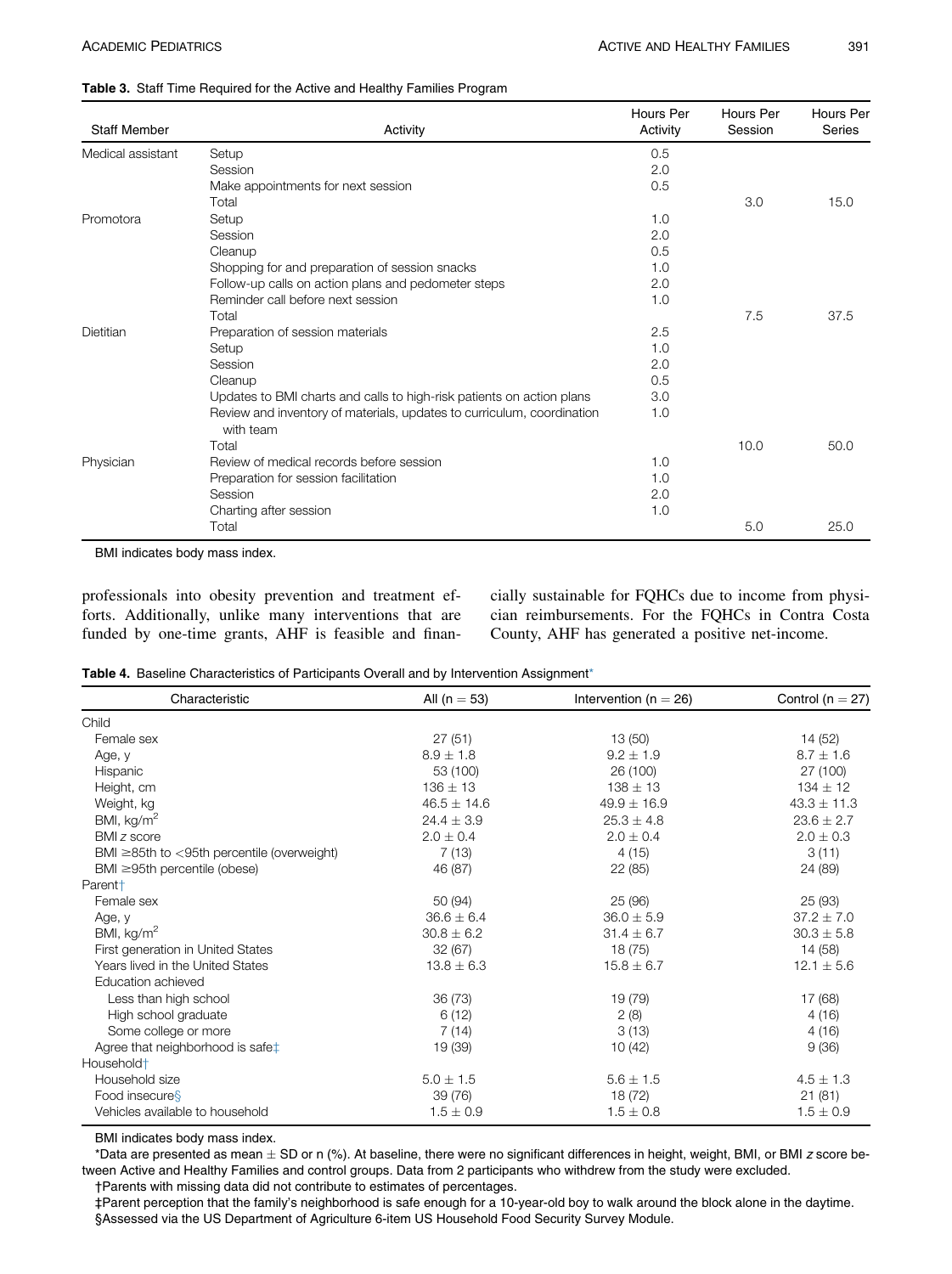#### <span id="page-6-0"></span>Table 5. Change in Outcomes From Baseline to 10 Weeks by Intervention Assignment

| Characteristic               | Baseline, Mean (SD) | 10 Weeks, Mean (SD) | Change, Mean (SD) | Adjusted Difference in<br>Change (95% CI)* | $\boldsymbol{P}$ |
|------------------------------|---------------------|---------------------|-------------------|--------------------------------------------|------------------|
| Child BMI, kg/m <sup>2</sup> |                     |                     |                   |                                            |                  |
| Intervention                 | 25.70 (4.97)        | 25.20 (4.94)        | $-0.50(0.74)$     | $-0.78(-1.28, -0.27)$                      | .004             |
| Control                      | 23.04 (2.47)        | 23.36 (2.65)        | 0.32(0.72)        |                                            |                  |
| Child BMI z score            |                     |                     |                   |                                            |                  |
| Intervention                 | 2.02(0.41)          | 1.92(0.51)          | $-0.10(0.04)$     | $-0.10$ ( $-0.19$ , $-0.02$ )              | .02              |
| Control                      | 1.98(0.26)          | 1.98(0.27)          | 0.00(0.02)        |                                            |                  |
| Weight, kg                   |                     |                     |                   |                                            |                  |
| Intervention                 | 51.74 (17.09)       | 51.82 (16.99)       | 0.08(1.54)        | $-1.34(-2.41, -0.27)$                      | .02              |
| Control                      | 41.73 (11.80)       | 43.12 (12.18)       | 1.39(1.56)        |                                            |                  |
| SBP, mm Hq                   |                     |                     |                   |                                            |                  |
| Intervention                 | 116.33 (12.09)      | 114.43 (10.04)      | $-1.90(11.98)$    | $0.17 (-5.74, 6.08)$                       | .95              |
| Control                      | 110.42 (9.58)       | 111.88 (8.46)       | 1.46(9.55)        |                                            |                  |
| DBP, mm Hq                   |                     |                     |                   |                                            |                  |
| Intervention                 | 67.05 (6.37)        | 66.57 (6.74)        | $-0.48(6.33)$     | $-0.74(-4.08, 2.59)$                       | .65              |
| Control                      | 67.37 (7.15)        | 68.21 (6.60)        | 0.84(4.80)        |                                            |                  |
| LDL cholesterol, mg/dL       |                     |                     |                   |                                            |                  |
| Intervention                 | 90.67 (25.89)       | 93.38 (29.78)       | 2.71 (13.38)      | $2.06(-9.13, 13.24)$                       | .71              |
| Control                      | 97.05 (21.63)       | 97.80 (18.81)       | 0.75(19.96)       |                                            |                  |
| HDL cholesterol, mg/dL       |                     |                     |                   |                                            |                  |
| Intervention                 | 46.62 (16.52)       | 44.43 (14.32)       | $-2.19(7.78)$     | $-0.78(-4.81, 3.26)$                       | .70              |
| Control                      | 49.80 (11.18)       | 48.05 (9.46)        | $-1.75(6.52)$     |                                            |                  |
| Triglycerides, mg/dL         |                     |                     |                   |                                            |                  |
| Intervention                 | 104.2 (60.8)        | 91.0(61.2)          | $-13.1(33.3)$     | $-26.8(-50.1, -3.6)$                       | .03              |
| Control                      | 88.2 (42.3)         | 101.5(41.7)         | 13.3(41.3)        |                                            |                  |
| Glucose, mg/dL               |                     |                     |                   |                                            |                  |
| Intervention                 | 87.05 (4.72)        | 89.30 (5.09)        | 2.25(5.04)        | $0.16(-3.14, 3.46)$                        | .92              |
| Control                      | 90.15(5.56)         | 89.15 (5.59)        | $-1.00(5.53)$     |                                            |                  |
| <b>HOMA-IR</b>               |                     |                     |                   |                                            |                  |
| Intervention                 | 3.39(1.73)          | 3.97(2.44)          | 0.58(1.47)        | $-0.10$ ( $-0.99$ , 0.78)                  | .81              |
| Control                      | 3.80(1.75)          | 4.30(2.26)          | 0.50(1.09)        |                                            |                  |
| Hemoglobin A1C, %            |                     |                     |                   |                                            |                  |
| Intervention                 | 5.07 (0.32)         | 5.19(0.30)          | 0.12(0.19)        | $0.06 (-0.09, 0.21)$                       | .41              |
| Control                      | 5.15(0.29)          | 5.14(0.31)          | $-0.01(0.21)$     |                                            |                  |

BMI indicates body mass index; DBP, diastolic blood pressure; HDL, high-density lipoprotein; HOMA-IR, homeostatic model assessment estimate of insulin resistance; LDL, low-density lipoprotein; and SBP, systolic blood pressure.

\*Linear regression models adjusted for clinic, age, sex, and baseline values for each outcome. The dependent variable was modeled as 10 week change scores (eg, 10-week BMI minus baseline BMI).

There is a dearth of RCTs examining programs in the primary care setting to address overweight and obesity among Latino children<sup>[29,30](#page-9-0)</sup>; the present study is the first to date to show a significant impact on BMI. O'Connor and colleagues $^{29}$  $^{29}$  $^{29}$  conducted a feasibility RCT of Helping HAND, an intervention for overweight or obese 5- to 8 year-olds and their parents. The 6-month intervention, consisting of monthly individual sessions delivered by health promotion specialists, was tested among a predominantly Hispanic population. It did not result in significant improvements in BMI z score relative to the control group but was associated with screen time reductions. The second feasibility trial evaluated a culturally sensitive intervention consisting of family coaching and the Power Up curriculum, comprising 5 group sessions plus a reunion session among 9- to 12-year-old overweight or obese Latino children and their caregivers.<sup>30</sup> Sessions were delivered by a health educator, physical therapist, nutritionist, and primary care pediatrician and did not result in betweengroup differences in BMI z score. Other nonrandomized obesity interventions in primary care have been assessed among Latino youth with mixed results. $31-33$ 

Both these RCTs, which took important multidisciplinary approaches, were not necessarily powered to detect BMI or weight changes and were longer in duration than AHF, making it difficult to compare results. However, there were differences between these interventions and AHF with respect to design and participant characteristics. The Helping HAND intervention included individual, not group, sessions. It was not described as culturally tailored or as including within-session physical activity or giveaways (eg, pedometers). Sessions occurred monthly instead of every 2 weeks and were delivered by health advisors. The authors did not specify that it covered stress or included periodic height and weight measurements. Finally, while most participants were Hispanic/Latino, not all spoke Spanish, and children were younger than those in AHF.

In contrast, the Power Up intervention was like AHF in that it covered similar topics like stress, engaged parents and children, provided giveaways, and was delivered by a multidisciplinary team. It differed from AHF in that group sessions occurred weekly instead of every 2 weeks and were a half hour shorter. It is unclear if the members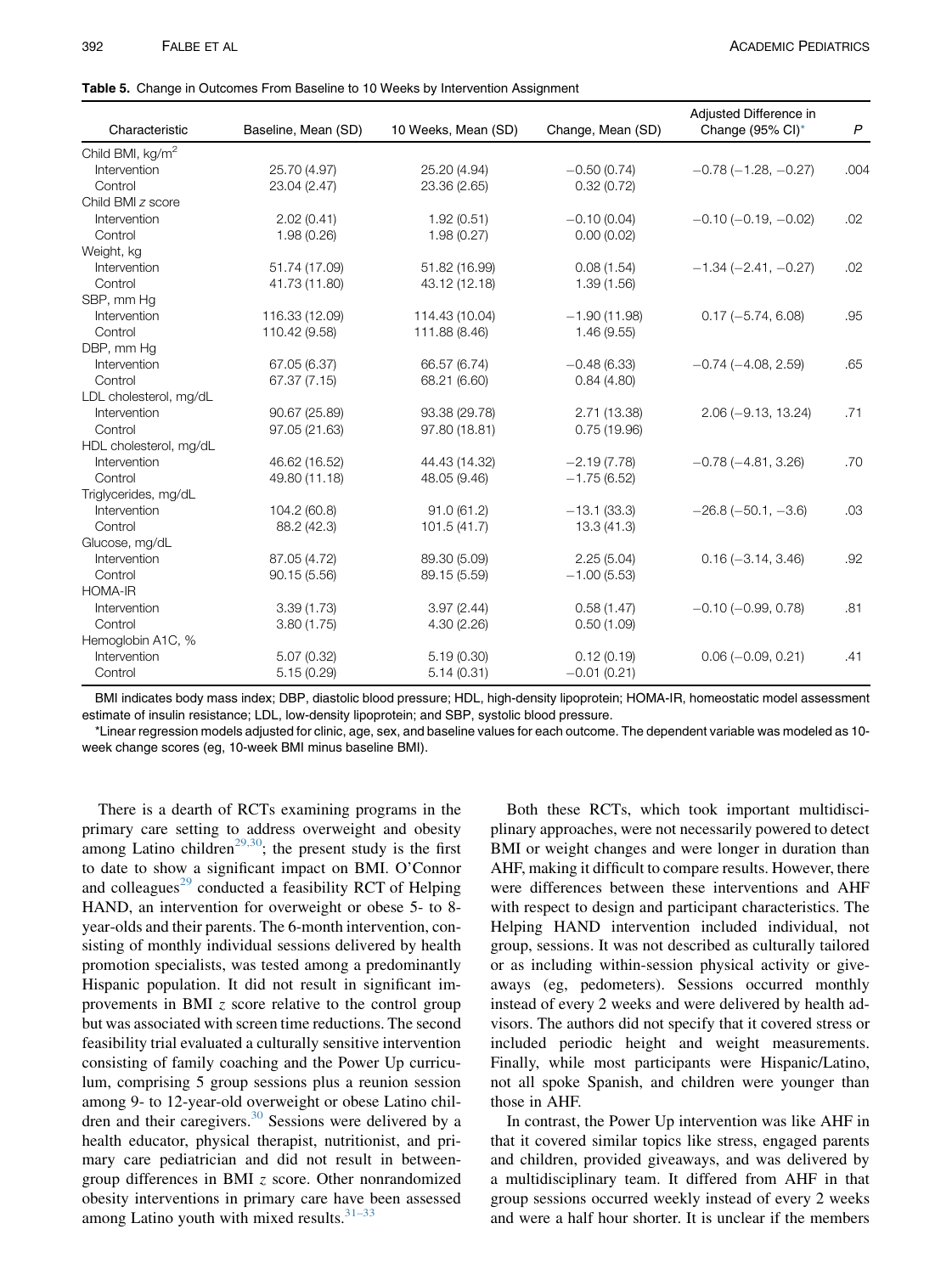<span id="page-7-0"></span>Table 6. Calculations of Projected Costs, Revenues, and Income in 2014 for Contra Costa Health Services for a Single Series of Active and Healthy Families

| Item                                                                               |                       |                                  |                                                                                                        |                 |            |                                    | <b>Grand Total</b>                 |
|------------------------------------------------------------------------------------|-----------------------|----------------------------------|--------------------------------------------------------------------------------------------------------|-----------------|------------|------------------------------------|------------------------------------|
| <b>Projected Revenues</b><br>FQHC provider reimbursement<br><b>Projected Costs</b> | Total<br><b>Hours</b> | Salary<br>Rate $(\frac{5}{h})^+$ | 10 children $\times$ 3.5 sessions* $\times$ \$390.91 reimbursement†<br>Salary<br>(Rate $\times$ Hours) | <b>Benefits</b> | Total Cost | <b>First Series</b><br>\$13,681.85 | <b>Later Series</b><br>\$13,681.85 |
| Staffing                                                                           |                       |                                  |                                                                                                        |                 |            |                                    |                                    |
| Physician                                                                          | 25.00                 | \$71.79                          | \$1,794.75                                                                                             | \$1,130.69      | \$2,925.44 |                                    |                                    |
| Dietitian                                                                          | 50.00                 | \$28.32                          | \$1,416.00                                                                                             | \$892.08        | \$2,308.08 |                                    |                                    |
| Promotora                                                                          | 37.50                 | \$16.49                          | \$618.38                                                                                               | \$389.58        | \$1,007.95 |                                    |                                    |
| Medical assistant                                                                  | 15.00                 | \$20.19                          | \$302.85                                                                                               | \$190.80        | \$493.65   |                                    |                                    |
| Total staffing costs                                                               |                       |                                  |                                                                                                        |                 | \$6,735.12 |                                    |                                    |
| FOHC overhead costs of 18%                                                         |                       |                                  |                                                                                                        |                 | \$1,212.32 |                                    |                                    |
| Supplies                                                                           | Quantity              | Unit Cost                        |                                                                                                        |                 | Total cost |                                    |                                    |
| Snacks for all families                                                            | 5                     | \$30.00                          |                                                                                                        |                 | \$150.00   |                                    |                                    |
| Printing costs for handouts                                                        | 50                    | \$0.80                           |                                                                                                        |                 | \$40.00    |                                    |                                    |
| Water pitcher giveaway                                                             | 10                    | \$4.00                           |                                                                                                        |                 | \$40.00    |                                    |                                    |
| Cereal bowl giveaway                                                               | 10                    | \$2.00                           |                                                                                                        |                 | \$20,00    |                                    |                                    |
| Pedometer giveaway                                                                 | 25 <sub>1</sub>       | \$2.00                           |                                                                                                        |                 | \$50.00    |                                    |                                    |
| Physical activity item                                                             | 10                    | \$10.00                          |                                                                                                        |                 | \$100.00   |                                    |                                    |
| Total supplies costs                                                               |                       |                                  |                                                                                                        |                 | \$400.00   |                                    |                                    |
| One-time cost: AHF posters                                                         |                       | \$360.00                         |                                                                                                        |                 | \$360.00   |                                    |                                    |
| Total costs                                                                        |                       |                                  |                                                                                                        |                 |            | \$8,707.44                         | $$8,347.44$ <sup>#</sup>           |
| Projected net income<br>(revenues-costs)                                           |                       |                                  |                                                                                                        |                 |            | \$4,974.41                         | \$5,334.41                         |

AHF indicates Active and Healthy Families; FQHC, federally qualified health center.

\*The mean attendance in this study was 3.5 of 5 sessions. Thus, average attendance of 3.5 sessions was used to estimate total provider reimbursements.

†Billing code 0001.

‡Based on midlevel salary steps: step 4 of 7 for the physician, step 3 of 5 for the dietitian and certified medical assistant, and step 2 of 3 for the promotora.

§Benefits rate is based on 63% of salaries.

jjTotal cost for each staff member is equal to the sum of their salary and benefits.

{One pedometer for each child and parent plus 5 replacements.

#Does not include one-time cost of AHF posters.

of the intervention team were from the participants' community, if they were each involved in all sessions, or if children's heights and weights were measured each session. Giveaways appeared to be specific to physical activity. On average, parents in their sample had a higher educational attainment and were more likely to be second generation in the United States than parents in AHF. Last, their evaluation was limited by 37% loss to follow-up.

Multicomponent, culturally tailored interventions hold strong promise for reducing health disparities. $34$  In comparison with previous interventions to address overweight/obesity among Latino youth, a unique feature of AHF is a specific focus on family stress due to immigration. Although it is not possible to disentangle the effect of integrating this topic into the AHF curriculum, its inclusion may have enhanced the intervention's impact by increasing families' ability to cope with stress-related influences on diet and weight. Furthermore, acknowledging the unique concerns and experiences of the population regarding immigration may have increased participants' receptivity to and identification with other AHF content. By providing a culturally tailored intervention specific to underserved Latinos, AHF helped address the Institute of Medicine's call for "targeted actions to reduce the inequi-

table distribution of health promotion resources ... that contribute to health disparities in low-income, minority, and other disadvantaged populations."

The current study takes advantage of an innovative group-visit model, which has important implications for resource-strapped clinics with a shortage of primary care providers. Standard care relies on short, one-on-one appointments with a provider that may be scheduled months apart. In contrast, group visits offer longer sessions—2 hours in the case of AHF—that can be scheduled at consistent times. AHF triad members each had a specific role to ensure efficiency, allowing for the delivery of enhanced education not otherwise feasible during oneon-one appointments. Participants may have also benefitted from questions and sharing of personal experiences by other participants. Additionally, although AHF is not limited to the FQHC setting, it was tested in FQHCs, which are publicly funded and mandated to provide care to underserved populations. In 2012, over one-third of FQHC participants were Latino—more than twice the proportion of Latinos in the US population.<sup>[35](#page-9-0)</sup> Therefore, this trial supports the utility of AHF, specifically in settings most likely to reach low-income and Latino populations. Contra Costa Health Services has made available through its website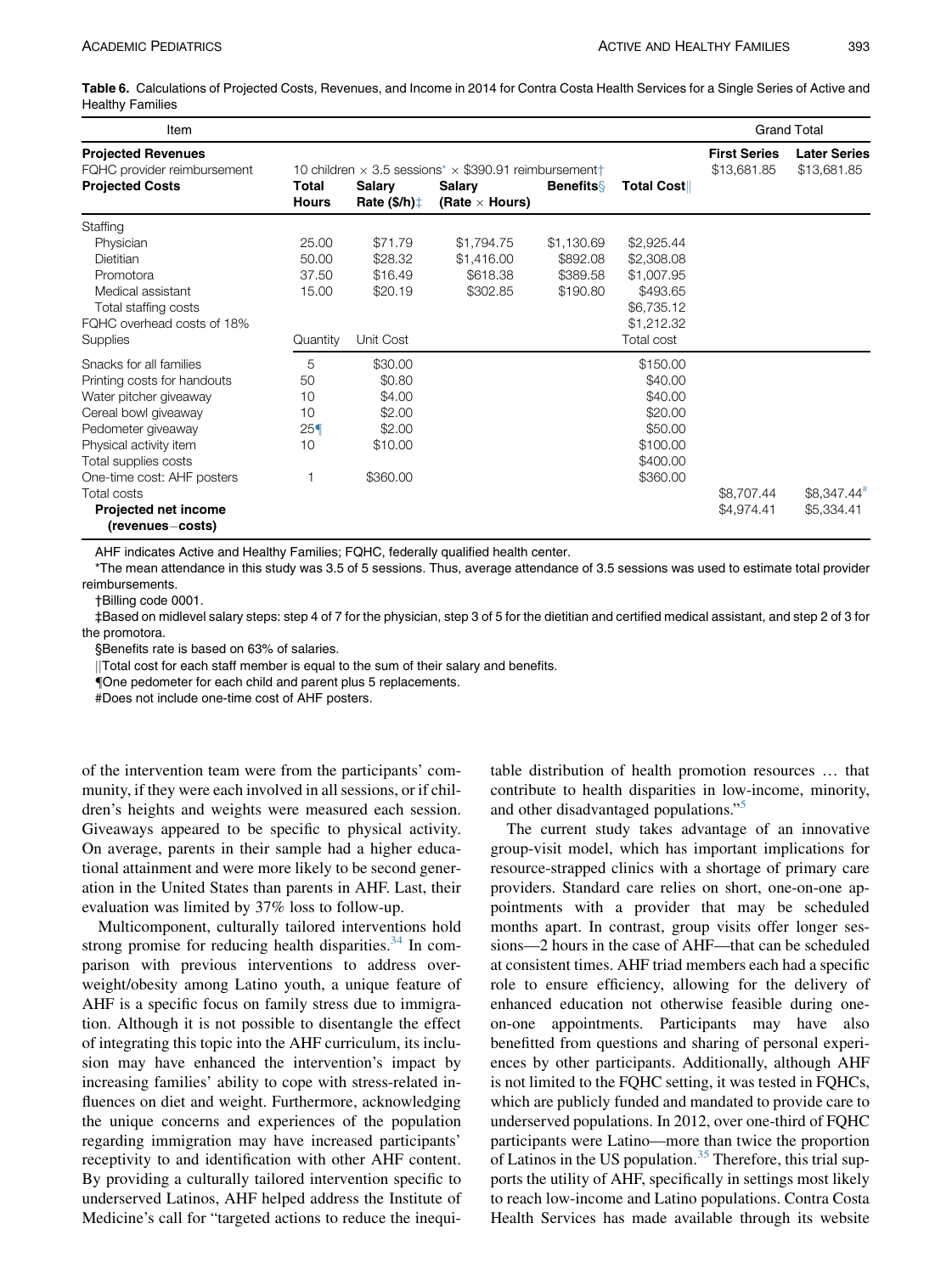<span id="page-8-0"></span>(<http://cchealth.org/ahf/>) AHF's curriculum, training materials, and handouts for clinics interested in replicating the program. Beyond utility, participant feedback on AHF was very positive. As one patient noted, "In some places, you don't have the courage to speak. [At AHF], we felt that we were in a trusting place. They gave us the confidence to express ourselves and ask anything."

In addition to a decrease in BMI, the intervention led to improvements in triglycerides, which are especially responsive to changes in adiposity, physical activity, and diet, particularly reduced intake of refined carbohydrates (eg, sugary beverages).  $36$  However, there were no significant between-group differences in blood pressure, cholesterol, glucose, HOMA-IR or HbA1C, which may take longer to respond to interventions of this intensity. These findings are consistent with other trials among Latino youth that have found intervention effects on measures of child adiposity but not for fasting laboratory assessments.[37,38](#page-9-0) Analyses did not detect changes in parent weight. This may be due to a stronger focus on changing behaviors for the benefit of the child than on behaviors for personal weight loss.

This study has several limitations. First, AHF was designed for low-income, Latino families, in which most parents participating were first generation in the United States. Thus, results may not be generalizable to other racial/ ethnic groups or to Latinos who are more acculturated, do not speak Spanish, or have higher incomes. Also, most participants were of Mexican ancestry. This would not constitute a major limitation to generalizability because 65% of US Hispanics are of Mexican background, $39$  and the curriculum was not designed only for families of Mexican origin. However, it is possible that AHF's impact may vary by ancestry. Replication of AHF in clinics serving predominantly Latinos of non-Mexican origin should explore the need for further tailoring to different ethnic heritages and immigration histories. Second, follow-up height and weight measures could not be obtained from 15 participants; however, a similar number of participants were missing height and weight from both the intervention and control groups (7 and 8 participants, respectively), and no significant or clinically meaningful differences at baseline were detected between those missing and not missing BMI. Third, not all laboratory values could be obtained from all participants, limiting the ability to assess impact on blood glucose, HOMA-IR, and HbA1C. Fourth, outcomes were ascertained immediately after the intervention; thus, the long-term impact of the intervention has yet to be determined. Last, net income figures were limited to Contra Costa FQHCs; future studies should examine costs across various clinic settings, including opportunity costs of group appointments compared with individual appointments.

#### **CONCLUSIONS**

This trial provides preliminary evidence that AHF was efficacious in reducing child BMI over a 10-week period and fills a critical need for targeted interventions to address

childhood overweight and obesity among Latinos, who suffer disproportionately from excess adiposity and related complications. Additionally, the efficiency of its group medical appointment model makes AHF a particularly attractive option for resource-strapped health centers. However, the intervention should be replicated and tested in additional clinics, and future studies with a longer follow-up are needed to examine weight maintenance and long-term health impact.

#### ACKNOWLEDGMENTS

Supported in part by grant 033728 from the Safeway Foundation. JF's work was additionally supported by the American Heart Association Postdoctoral Fellowship (14POST20140055). Neither organization had any role in the study design; collection, analysis, or interpretation of data; writing of the manuscript; or the decision to submit the article for publication. The authors would like to thank the families who participated in the study and the members of the provider triads, especially the promotoras, who bridged the families and the clinics.

#### **REFERENCES**

- 1. [Ogden CL, Carroll MD, Kit BK, et al. Prevalence of childhood and](http://refhub.elsevier.com/S1876-2859(15)00046-7/sref1) [adult obesity in the United States, 2011–2012.](http://refhub.elsevier.com/S1876-2859(15)00046-7/sref1) JAMA. 2014;311: [806–814.](http://refhub.elsevier.com/S1876-2859(15)00046-7/sref1)
- 2. [Ogden CL, Lamb MM, Carroll MD, et al. Obesity and socioeconomic](http://refhub.elsevier.com/S1876-2859(15)00046-7/sref2) [status in children and adolescents: United States, 2005–2008.](http://refhub.elsevier.com/S1876-2859(15)00046-7/sref2) NCHS Data Brief[. 2010;1–8.](http://refhub.elsevier.com/S1876-2859(15)00046-7/sref2)
- 3. [Freedman DS, Mei Z, Srinivasan SR, et al. Cardiovascular risk factors](http://refhub.elsevier.com/S1876-2859(15)00046-7/sref3) [and excess adiposity among overweight children and adolescents: the](http://refhub.elsevier.com/S1876-2859(15)00046-7/sref3) [Bogalusa Heart Study.](http://refhub.elsevier.com/S1876-2859(15)00046-7/sref3) J Pediatr. 2007;150:12–17.e12.
- 4. [US Preventive Services Task Force. Barton M. Screening for obesity](http://refhub.elsevier.com/S1876-2859(15)00046-7/sref4) [in children and adolescents: US Preventive Services Task Force](http://refhub.elsevier.com/S1876-2859(15)00046-7/sref4) [recommendation statement.](http://refhub.elsevier.com/S1876-2859(15)00046-7/sref4) Pediatrics. 2010;125:361–367.
- 5. US Institute of Medicine. [Accelerating Progress in Obesity Preven](http://refhub.elsevier.com/S1876-2859(15)00046-7/sref5)[tion: Solving the Weight of the Nation](http://refhub.elsevier.com/S1876-2859(15)00046-7/sref5). Washington, DC: National [Academies Press; 2012.](http://refhub.elsevier.com/S1876-2859(15)00046-7/sref5)
- 6. US Census Bureau. [Hispanic Heritage Month, 2012: Sept 15–Oct 15](http://refhub.elsevier.com/S1876-2859(15)00046-7/sref6). [Washington, DC: US Department of Commerce; 2012](http://refhub.elsevier.com/S1876-2859(15)00046-7/sref6).
- 7. [Juckett G. Caring for Latino patients.](http://refhub.elsevier.com/S1876-2859(15)00046-7/sref7) Am Fam Physician. 2013;87: [48–54](http://refhub.elsevier.com/S1876-2859(15)00046-7/sref7).
- 8. [Kaiser Commission on Medicaid and the Uninsured.](http://refhub.elsevier.com/S1876-2859(15)00046-7/sref8) Health [Coverage for the Hispanic Population Today and Under the Afford](http://refhub.elsevier.com/S1876-2859(15)00046-7/sref8)able Care Act[. Washington, DC: Henry J. Kaiser Family Foundation;](http://refhub.elsevier.com/S1876-2859(15)00046-7/sref8) [2013](http://refhub.elsevier.com/S1876-2859(15)00046-7/sref8).
- 9. Hakimzadeh S, Cohn D. [English Usage Among Hispanics in the](http://refhub.elsevier.com/S1876-2859(15)00046-7/sref9) United States[. Washington, DC: Pew Research Center; 2007.](http://refhub.elsevier.com/S1876-2859(15)00046-7/sref9)
- 10. [Crawford PB, Gosliner W, Anderson C, et al. Counseling Latina](http://refhub.elsevier.com/S1876-2859(15)00046-7/sref10) [mothers of preschool children about weight issues: suggestions for](http://refhub.elsevier.com/S1876-2859(15)00046-7/sref10) a new framework. J Am Diet Assoc[. 2004;104:387–394](http://refhub.elsevier.com/S1876-2859(15)00046-7/sref10).
- 11. [Lindsay AC, Sussner KM, Greaney ML, et al. Latina mothers' beliefs](http://refhub.elsevier.com/S1876-2859(15)00046-7/sref11) [and practices related to weight status, feeding, and the development of](http://refhub.elsevier.com/S1876-2859(15)00046-7/sref11) child overweight. [Public Health Nurs](http://refhub.elsevier.com/S1876-2859(15)00046-7/sref11). 2011;28:107–118.
- 12. [Ho M, Garnett SP, Baur L, et al. Effectiveness of lifestyle interven](http://refhub.elsevier.com/S1876-2859(15)00046-7/sref12)[tions in child obesity: systematic review with meta-analysis.](http://refhub.elsevier.com/S1876-2859(15)00046-7/sref12) Pediatrics[. 2012;130:e1647–e1671](http://refhub.elsevier.com/S1876-2859(15)00046-7/sref12).
- 13. [Sung-Chan P, Sung YW, Zhao X, et al. Family-based models for](http://refhub.elsevier.com/S1876-2859(15)00046-7/sref13) [childhood-obesity intervention: a systematic review of randomized](http://refhub.elsevier.com/S1876-2859(15)00046-7/sref13) controlled trials. Obes Rev[. 2013;14:265–278](http://refhub.elsevier.com/S1876-2859(15)00046-7/sref13).
- 14. [Ogden CL, Flegal KM. Changes in terminology for childhood over-](http://refhub.elsevier.com/S1876-2859(15)00046-7/sref14)weight and obesity. [Natl Health Stat Report](http://refhub.elsevier.com/S1876-2859(15)00046-7/sref14). 2010;25:1-5.
- 15. [Barlow SE, Expert Committee. Expert committee recommendations](http://refhub.elsevier.com/S1876-2859(15)00046-7/sref15) [regarding the prevention, assessment, and treatment of child and](http://refhub.elsevier.com/S1876-2859(15)00046-7/sref15) [adolescent overweight and obesity: summary report.](http://refhub.elsevier.com/S1876-2859(15)00046-7/sref15) Pediatrics. [2007;120\(suppl 4\):S164–S192.](http://refhub.elsevier.com/S1876-2859(15)00046-7/sref15)
- 16. [American Academy of Pediatrics Committee on Public Education.](http://refhub.elsevier.com/S1876-2859(15)00046-7/sref16) [Children, adolescents, and television.](http://refhub.elsevier.com/S1876-2859(15)00046-7/sref16) Pediatrics. 2001;107:423–426.